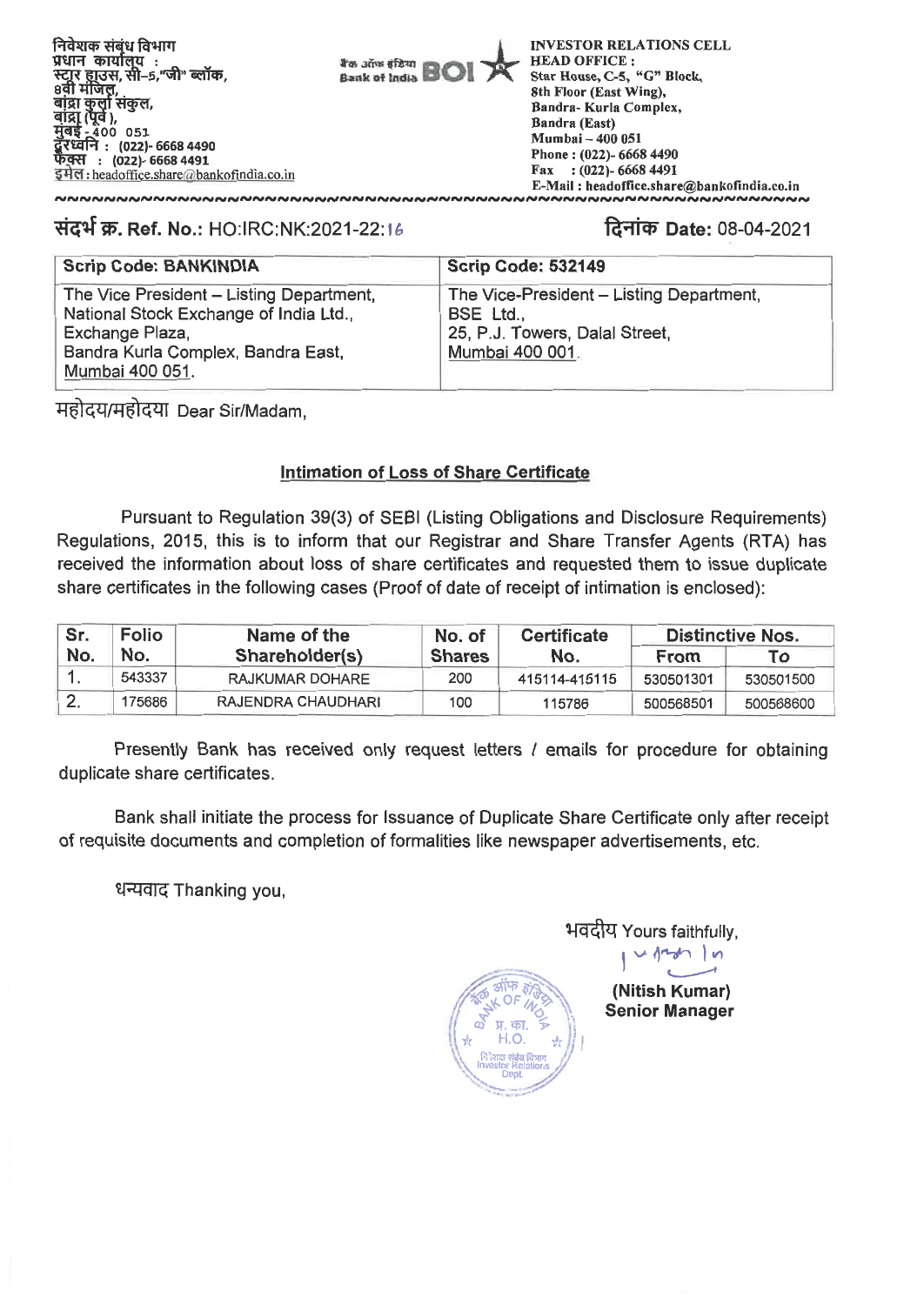## **Investor Relations Department**

| From:<br>Sent:<br>To:<br>Cc:<br>Subject: | bssduplicate@bigshareonline.com<br>Wednesday, April 7, 2021 3:41 PM<br>Rajesh Venkataraj Upadhya; Investor Relations Department<br>ganesh@bigshareonline.com; jibu@bigshareonline.com;<br>bhagwan@bigshareonline.com; Bssduplicate@Bigshareonline.Com<br>Duplicate Share Intimations Received On: 20210407 |
|------------------------------------------|------------------------------------------------------------------------------------------------------------------------------------------------------------------------------------------------------------------------------------------------------------------------------------------------------------|
| <b>Attachments:</b>                      | 532189.pdf                                                                                                                                                                                                                                                                                                 |

#### CAUTION: This email originated from a source outside Bank of India. Do not click on links or open attachments unless you recognize the sender and you know the content is safe.

#### Dear Sir/Ma'am,

Please be informed that in terms of the provisions of the SEBI (LODR) Regulations, 2015, the Company is required to submit information regarding loss of share certificates and issue of duplicate certificates, to the stock exchange within two days of its getting information. Further, the said intimation has to be filed only through the mode of NEAPS filing for NSE and on listing.bseindia.com for BSE and not via hard copy submission.

Accordingly, we are sharing herewith the receipt of the following request for loss of share certificate of the Company by shareholders, to enable you to comply with the said regulatory requirement within the timelines prescribed.

| <b>Client Name</b>              | Cert. No   Dist. No From   Dist. NO. To   Folio No.   Quantity |           |        |     | Name                   |
|---------------------------------|----------------------------------------------------------------|-----------|--------|-----|------------------------|
| BANK OF INDIA - EQUITY   415114 | 530501301                                                      | 530501400 | 543337 | 100 | <b>RAJKUMAR DOHARE</b> |
| BANK OF INDIA - EQUITY   415115 | 530501401                                                      | 530501500 | 543337 | 100 | <b>RAJKUMAR DOHARE</b> |

Should you have any queries in respect of the aforesaid instruction kindly revert back.

Regards,

Bigshare Services Pvt. Ltd.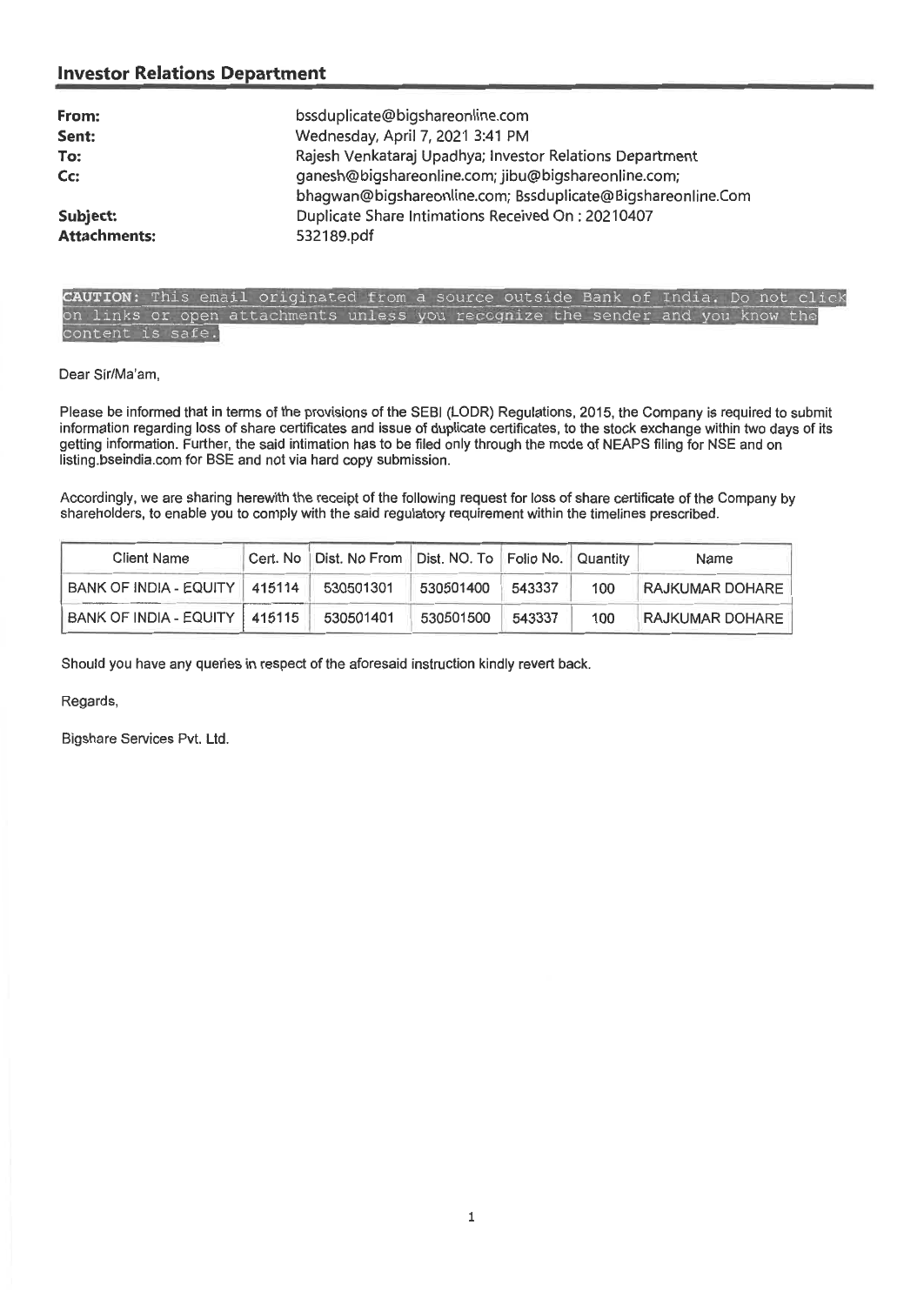# 070420211

### **QUSTIONNAIRE FOR**

Form to be filled in by applicant(s) for issue of duplicate certificate(s) in respect of shares for which original cerfiicate(s) is / are lost

# **BANK OF INDIA**

| 1.         | Full name of holder & joint holder(s) if any (fill in identical<br>Order)                                                                                                         | <b>RAJKUMAR ANANTRAM</b><br><b>DOHARE</b>                                                       |
|------------|-----------------------------------------------------------------------------------------------------------------------------------------------------------------------------------|-------------------------------------------------------------------------------------------------|
| 2.         | Number of shares held for which duplicate certificate(s)<br>is/are being sought                                                                                                   | <b>200 EQUITY SHRES HELD</b>                                                                    |
| 3.         | Distinctive number of the shares in respect of which<br>certificate(s) is/ are lost must tally with no. given in item 2)                                                          | 530501301-530501500                                                                             |
| 4.         | When and how did the holder(s) acquire the shares in<br>respect of which certificate(s) is / are lost ?                                                                           | 07/09/2015                                                                                      |
| $\cdot$ 5. | When and where were the certificate(s) lost or found to be<br>missing                                                                                                             | From my residence address at<br>gondia                                                          |
| 6.         | Full statement of the circumstances regarding loss of the<br>above Certificate(s)                                                                                                 | I might have lost/misplaced<br>them during shifting of my<br>residence from gondia to<br>nagpur |
| 7.         | Were any signed transfer form(s) accompanying the lost<br>certificate(s) ? if so give full particulars of the transactions                                                        | No. N.A.                                                                                        |
| 8.         | Were these shares sold/mortgaged/pledged or otherwise<br>disposed of either by the holder/ applicant or by any other<br>person ? if so give full particulars of transactions.     | In case answer to 7 above is<br>YES Attach document(s) in<br>support of your statement N.       |
| 9.         | Was diligent search made for the missing certificate(s)?                                                                                                                          | YES F.I.R. filled at gondia poli"<br>station                                                    |
| 10.        | If the Bank is prepared to issue duplicate certificate(s), is/are<br>applicant(s) prepared to fulfill the conditions preliminary to<br>the issue of duplicate certificate(s) viz. | For Office Use Only                                                                             |
|            | a. Advertisement in newspaper<br>Execution of indemnity with approved surety/ies ?<br>b.                                                                                          |                                                                                                 |
|            |                                                                                                                                                                                   | Signature Checked by                                                                            |

**Present Address** 

Ratan Plaza flat No. 405, 4th Floor,

**Opp. Railway Station East side,** 

Signature of the applicant

Santra Market Road.

Mobile No. 9764445369

Nagpur 440018 (M.S.)

2189

**Bailet P. SEikariksman.com**<br>RECEIVED<br>Subject to Verification APR 2021 Sign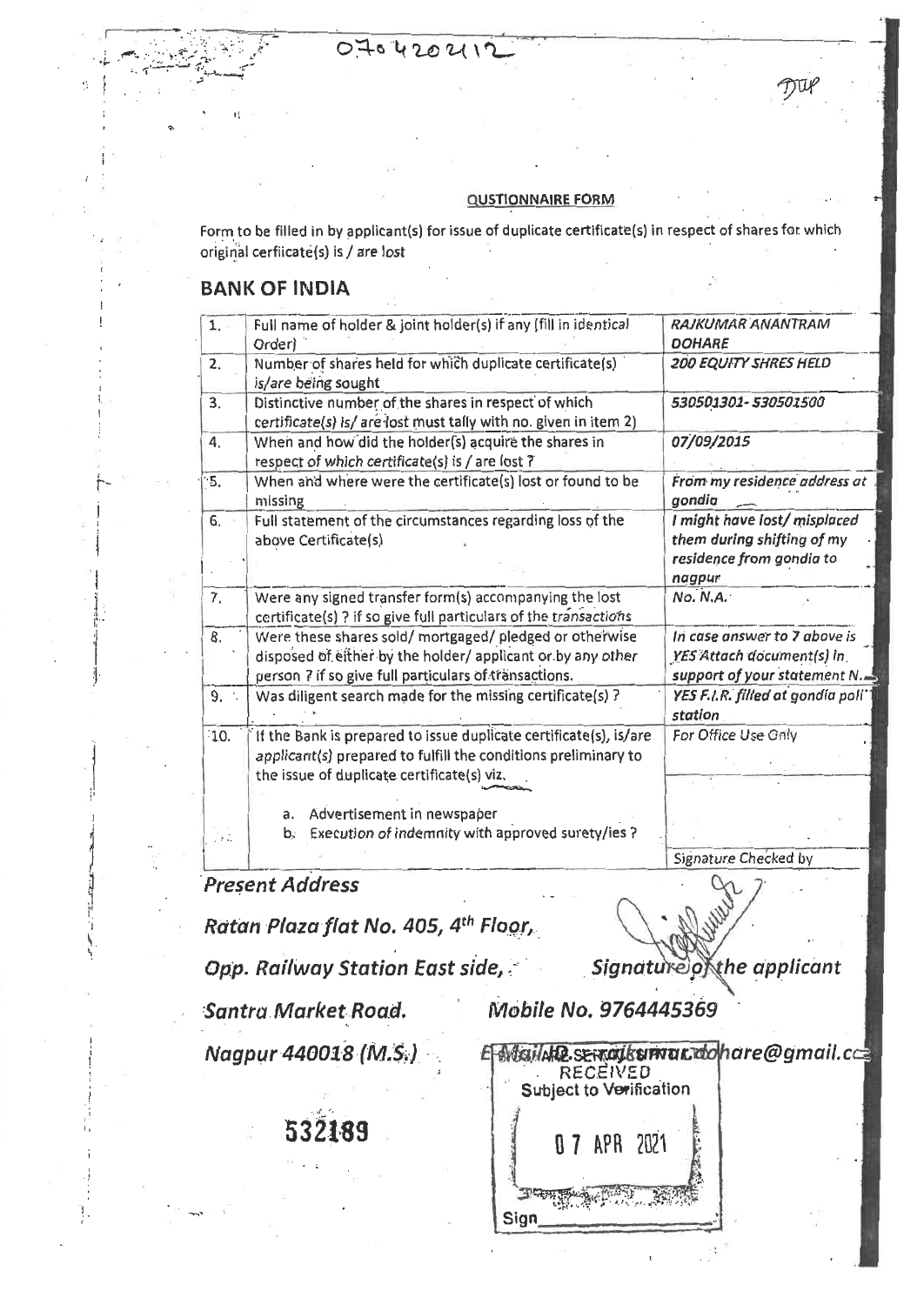प्रति, मा. पोलीस निरीक्षक साहेब. शहर पोलीस स्टेशन, गोंदिया

NOTARIAL REG. ENTRY NO. 172 DATE 26/31

अर्जदार :-श्री राजकुमार अनंतराम डोहरे, वय 45 वर्षे राहणाऱ-जनता रोड लाईन्स जवळ, गुरुनानक वार्ड, गोंदिया, ्ता.जि.गोंदिया (महाराष्ट्र)

는 *작품* 

.<br>शेयर्स प्रेमाणपत्र गहाळ झाल्याबाबेत. विषय

महोदय.

आपणास कळविण्यात येते कि, मी नामे राजकुमार अनंतराम डोहरे. जनता रोड लाईन्स जवळ, गुरुनानक वार्ड, गोंदिया, ता.जि.गोंदिया येथील राहणार आहे.

असे कि, बैंक ऑफ इंडिया चे शेअर्स प्रमाणपत्र हे माझे नामे राजकुमार अनंतराम डोहरे चे नावाने आहेत ज्याचा विवरण खालीलप्रमाणे-

| : Folio<br>Number   Shares |     | No. of Certificate<br>Number | Distinctive No.<br>(From) | Distinctive Nos. (To) |  |
|----------------------------|-----|------------------------------|---------------------------|-----------------------|--|
| 543337                     | 200 | $415115 -$<br>415115         | 530501301                 | 530501500             |  |

हयाप्रमाणे दर्शविलेले शेयर्स माझे जवळून दिनांक 16/10/2016 ला सकाळी 11-00 वाजता गुरुनानक वार्ड, गणेश नगर, गोंदिया येथेच घर शिफ्टींग करते वेळीच कुठतरी गहाळ झालेले आहेत.

अश्या प्रकारे वरील दर्शविलेले शेयर्स सर्टिफिकेट गहाळ झाल्याने त्याचा .<br>फ़ार शोध केले परंतु ते मला मिळालेले नाही. तरी भविष्यात ते मला ्रँमिकाल्यास<sup>्</sup>मी त्याचा गैरवापर/दुरुपयोग करणार नाही याची हमी देते.

करिता वरीलप्रमाणे शेयर्स प्रमाणपत्र गहाळ झाल्याने त्याची डुप्लीकेट प्रत ग्निविण्यास्तव म्हणून हा अर्ज आपणास माहितीस्तव सादर केले आहे.

 $233021$ 

आपला विश्व

(राजकुमारे अनेतराम डोहरे)

स्थळ :-गोंदिया.

 $SDM0.471021$ 

ादार

 $24031021$ 

दिनांक:-24/03/2020

 $ZPIbCd$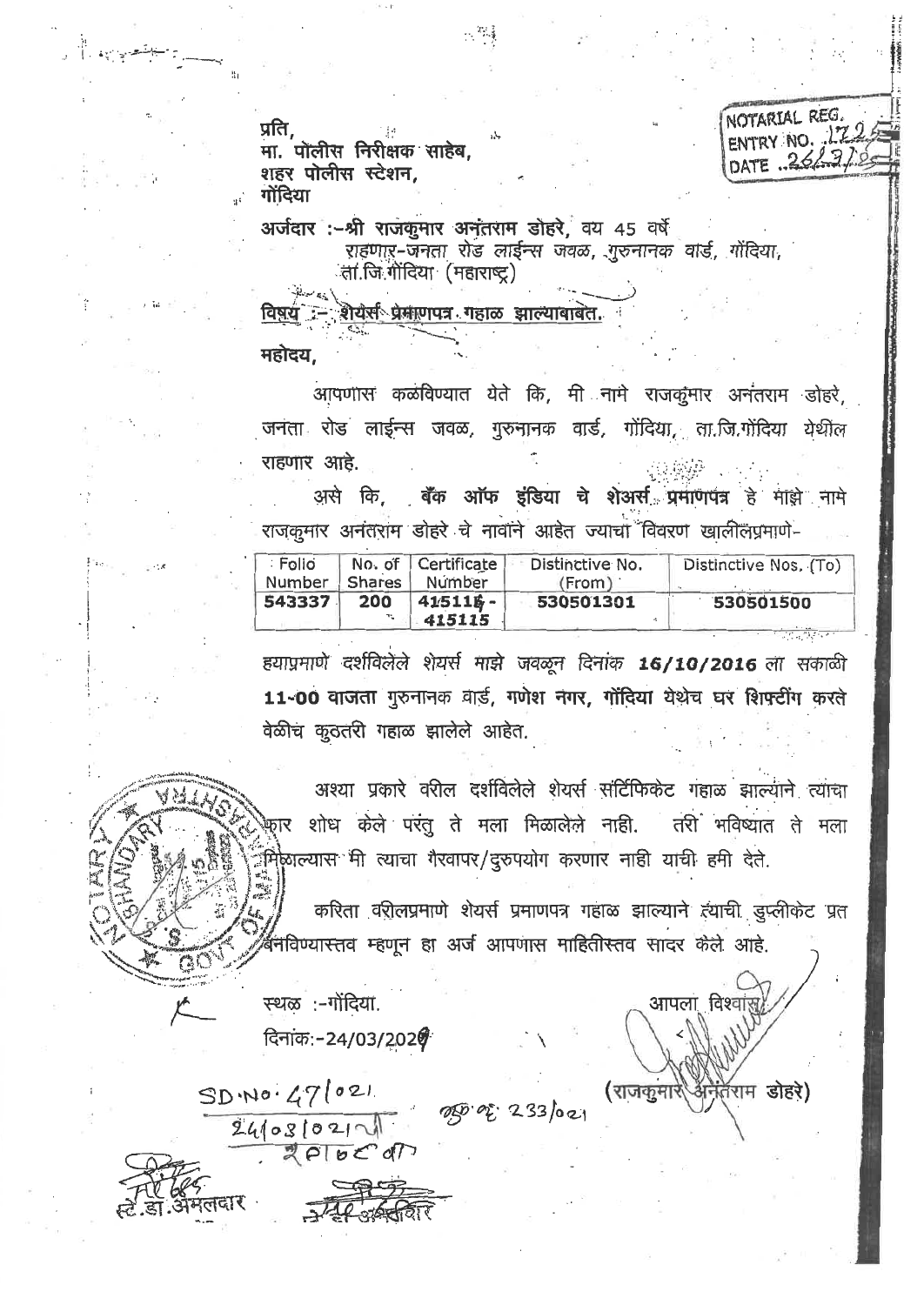## **Investor Relations Department**

| From:<br>Sent:<br>To:<br>Cc:    | bssduplicate@bigshareonline.com<br>Thursday, April 8, 2021 12:31 PM<br>Rajesh Venkataraj Upadhya; Investor Relations Department<br>ganesh@bigshareonline.com; jibu@bigshareonline.com;<br>bhagwan@bigshareonline.com; Bssduplicate@Bigshareonline.Com; |
|---------------------------------|--------------------------------------------------------------------------------------------------------------------------------------------------------------------------------------------------------------------------------------------------------|
| Subject:<br><b>Attachments:</b> | bsscall@bigshareonline.com<br>Duplicate Share Intimations Received On: 20210408<br>532226.pdf                                                                                                                                                          |

CAUTION: This email originated from a source outside Bank of India. Do not  $c1ick$ links or open attachments unless you recognize the sender and you know the tent is safe.

Dear Sir/Ma'am,

Please be informed that in terms of the provisions of the SEBI (LODR) Regulations, 2015, the Company is required to submit information regarding loss of share certificates and issue of duplicate certificates, to the stock exchange within two days of its getting information. Further, the said intimation has to be filed only through the mode of NEAPS filing for NSE and on listing.bseindia.com for BSE and not via hard copy submission.

Accordingly, we are sharing herewith the receipt of the following request for loss of share certificate of the Company by shareholders, to enable you to comply with the said regulatory requirement within the timelines prescribed.

| Client Name                     | Cert. No   Dist. No From   Dist. NO. To   Folio No.   Quantity |           |        |     | Name                       |
|---------------------------------|----------------------------------------------------------------|-----------|--------|-----|----------------------------|
| BANK OF INDIA - EQUITY   115786 | 500568501                                                      | 500568600 | 175686 | 100 | <b>TRAJENDRA CHAUDHARI</b> |

Should you have any queries in respect of the aforesaid instruction kindly **revert** back.

Regards,

Bigshare Services Pvt. Ltd.